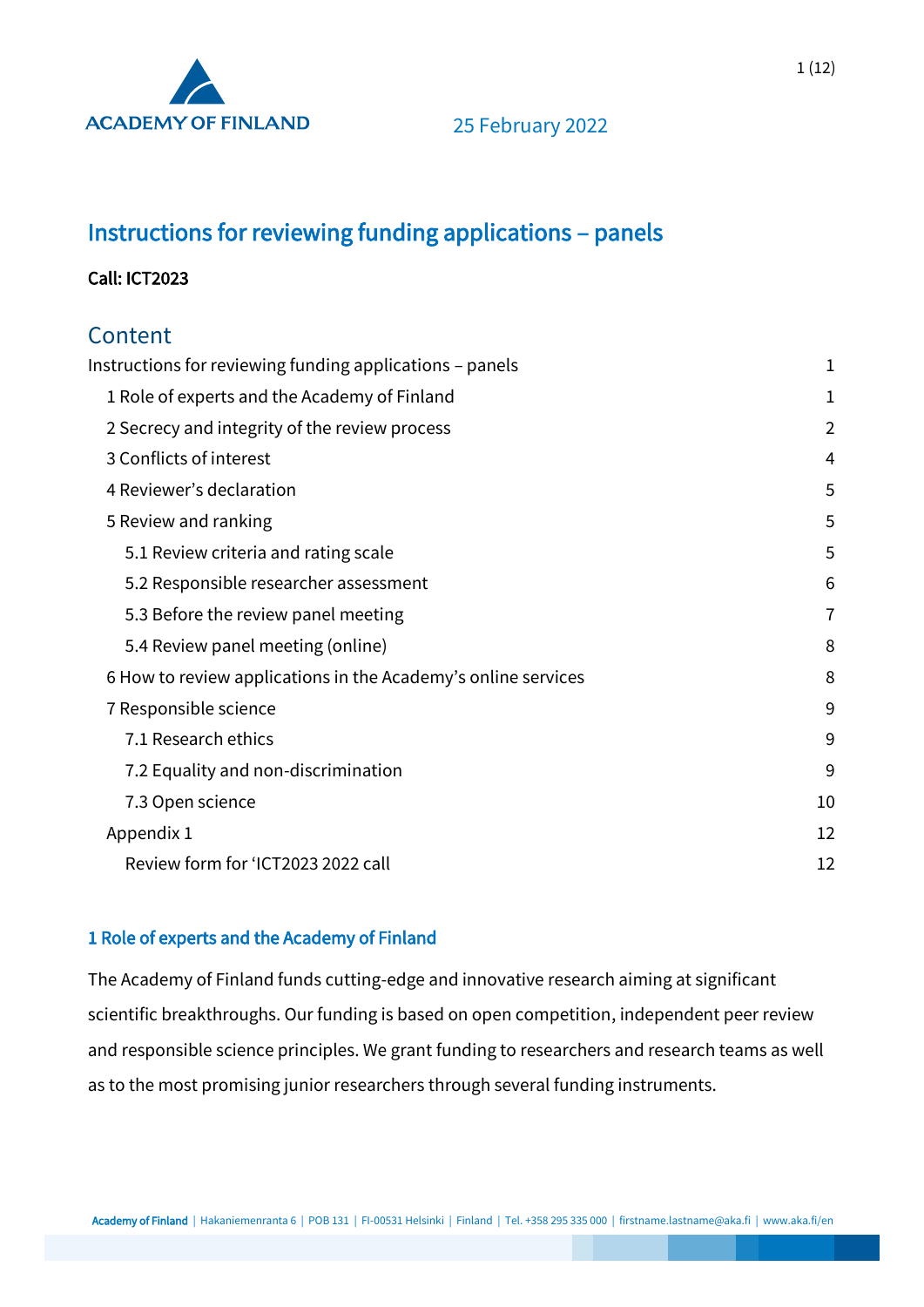

Experts are invited to review the scientific excellence of the submitted funding applications. In most cases, the applications are reviewed and ranked in expert panels. However, external reviewers may be used to support the panel review or as independent reviewers. Both individual experts and panel members are esteemed, mostly international researchers in the field of reviewed applications.

After receiving the panel review reports, decision-making bodies (research councils or subcommittees) make the final funding decisions. The decisions are based on a peer review of scientific quality and panel ranking, but factors related to science policy may also influence the decisions. Examples of such factors are the promotion of equal opportunities for all genders, the advancement of junior researchers' careers and impact beyond academia.

#### <span id="page-1-0"></span>2 Secrecy and integrity of the review process

According to the Finnish Act on the Openness of Government Activities, research plans, abstracts, progress reports and reviews are secret documents. Application documents should therefore be handled and stored with due care and confidentiality.

The Academy of Finland is committed to following the guidelines of the Finnish Advisory Board on Research Integrity for responsible conduct of research. The guidelines also apply to reviewing funding applications, research programmes and scientific disciplines.

All reviews must be handled confidentially, competently and impartially, based on the criteria set for the review process. Care must be taken to ensure that the review complies with general stipulations about conflicts of interest. Prior notice must be given if a reviewer has economic or other affiliations or significantly different schools of thought in relation to the applicant under review. This is a way to avoid conflicts of interest.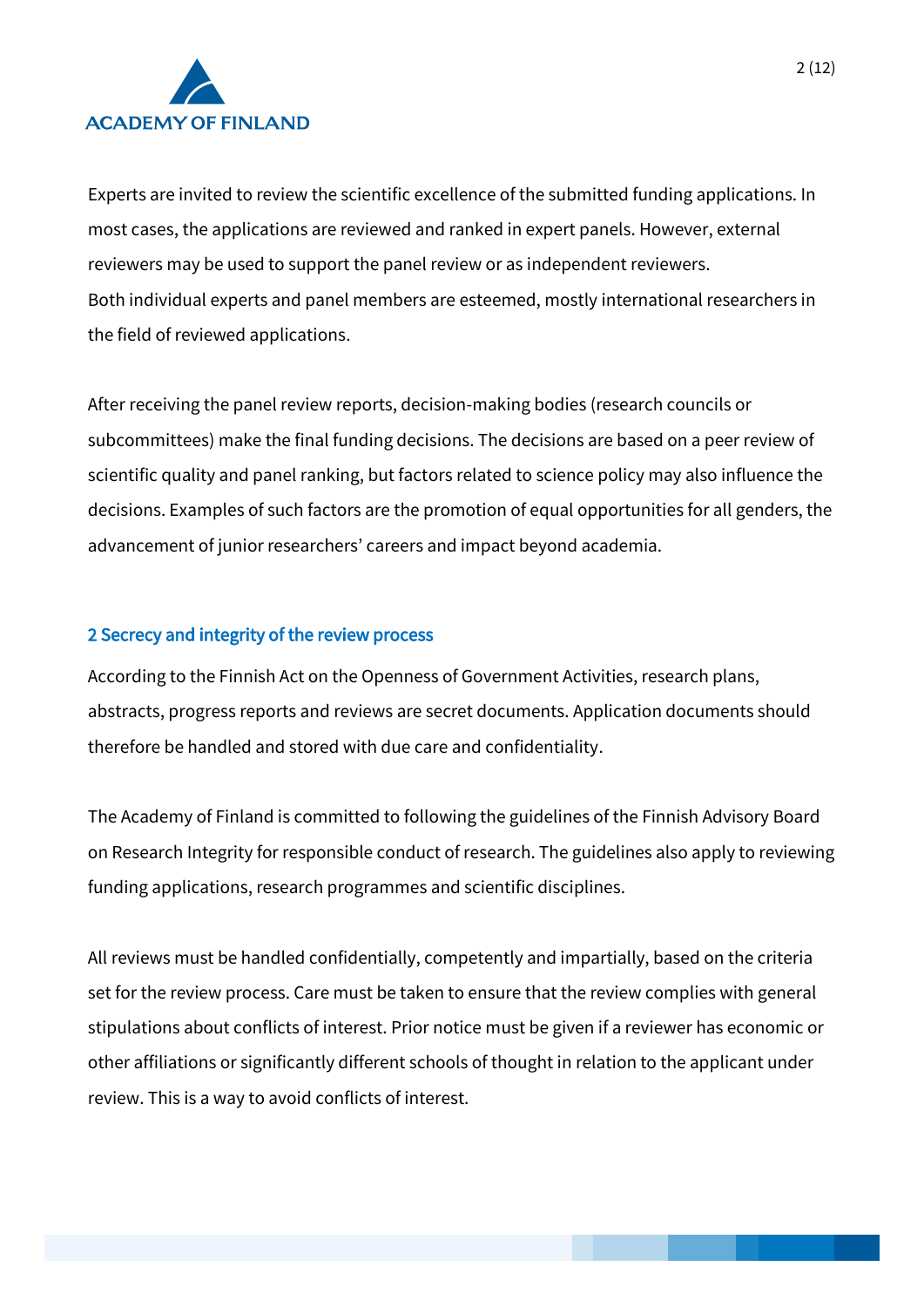

As a reviewer, you are not allowed to disclose any information concerning application documents or reviews to outsiders, nor are you allowed to use this secret information to your own benefit or anyone else's benefit or disadvantage. You may not reveal to outsiders that you are assessing the research plan of a particular researcher. If you are contacted by anyone, including the applicant, who has questions about the application or reviews, please advise them to contact the Academy of Finland. Disclosing the contents of research plans to third parties or contacting applicants personally without explicit agreement to do so are regarded as instances of inappropriate behaviour on the part of reviewers. Once the review has been completed, you are required to destroy all application documents and any copies made of them.

Reviewers are guilty of research misconduct if they misappropriate research ideas, results, observations or data from applications. This also includes copying any part of an application. The quality of the review is not a research-ethical issue unless the review has been conducted carelessly, which may give an appearance of a review that deliberately either underrates or overrates the applicants under review.

After the funding decisions have been made, the Academy will publish a list of names, current positions and institutions of all individual reviewers and panel members enlisted in the call. In addition, the applicants will see the names of all panel members in the panel review report. If requested, the draft reviews and the names of reviewers that have supplied the draft reviews will also be disclosed to the applicant (under the Finnish Act on the Openness of Government Activities).

Confidentiality must also be maintained after the review process has been completed. Reviews are secret documents, but applicants will have access to the panel review reports on their own application after the funding decisions have been made. An applicant shall not disclose to third parties secret information obtained on the basis of party status and concerning other persons than the party themself. The draft reviews and external draft reviews are also secret documents unless otherwise stated in the applicable legislation or required by court order.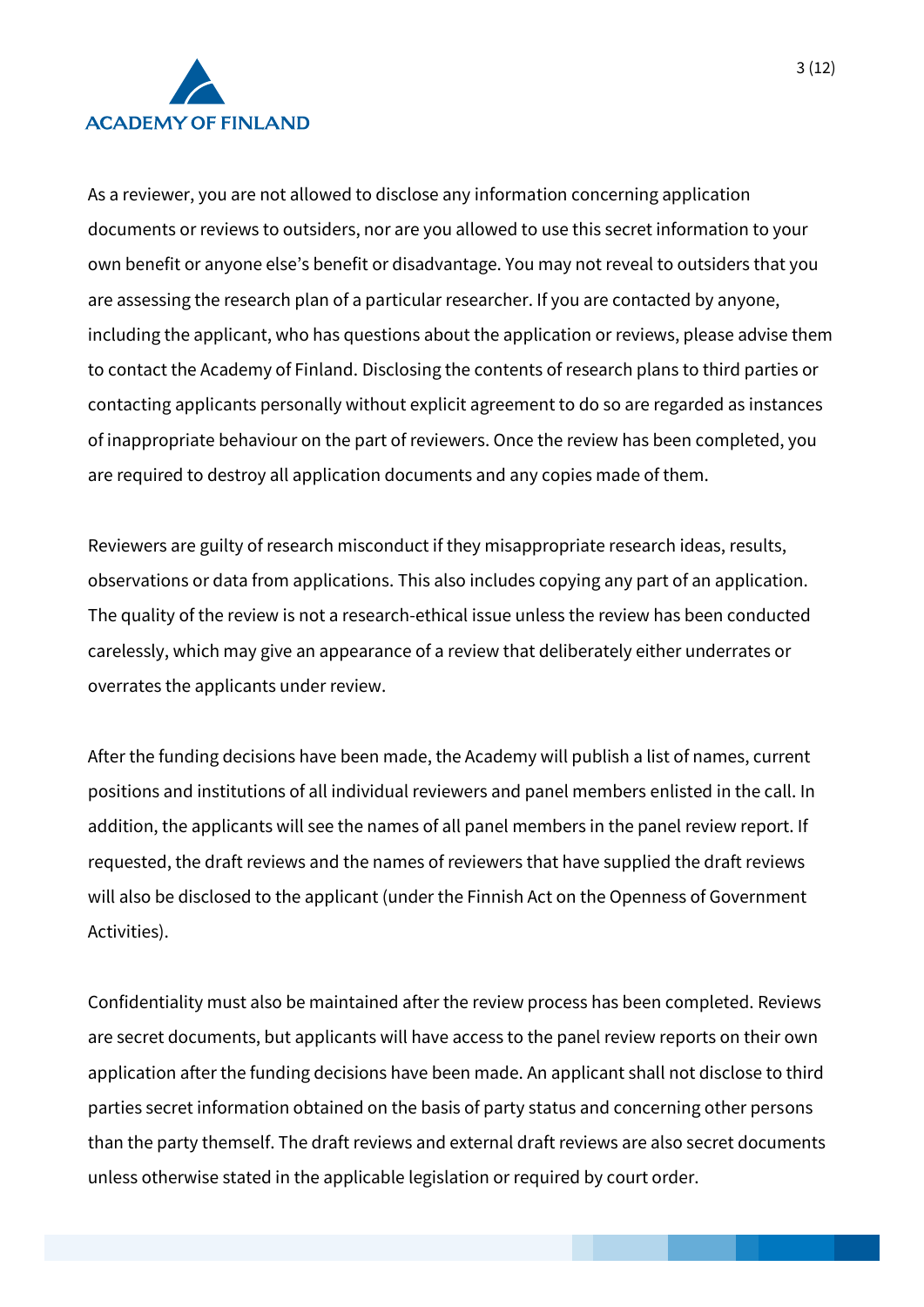

### <span id="page-3-0"></span>3 Conflicts of interest

As a reviewer you are required to declare any personal interests according to the criteria below. You must disqualify yourself if you can in any way benefit from the approval or rejection of the application. You must also disqualify yourself in the following circumstances:

- You have collaborated with the applicant (e.g. you have co-authored and published an article or manuscript with the applicant in the past three years, been involved in the preparation of the application, or are involved in the publication or application of the results).
- You have been a superior, subordinate or instructor of the applicant in the past three years.
- You are applying for the same post as the applicant.
- You are applying for funding from the Academy from the same funding instrument.
- The applicant is a close person to you. A close person is:
	- a) your spouse (also de facto), child, grandchild, sibling, parent, grandparent or a person otherwise close to you (e.g. fiancé/e or a close friend), as well as their spouses (also de facto)
	- b) a sibling of your parent or his/her spouse (also de facto), a child of your sibling, or your previous spouse (also de facto)
	- c) a child, grandchild, sibling, parent or grandparent of your spouse as well as their spouses (also de facto), or a child of a sibling of your spouse
	- d) or a half-relative comparable to the above-mentioned persons.

You are also disqualified if your impartiality may be endangered in any other way, or if you feel that you have a conflict of interest and are therefore disqualified to review the application.

If you identify any conflicts of interest, please notify us as soon as possible.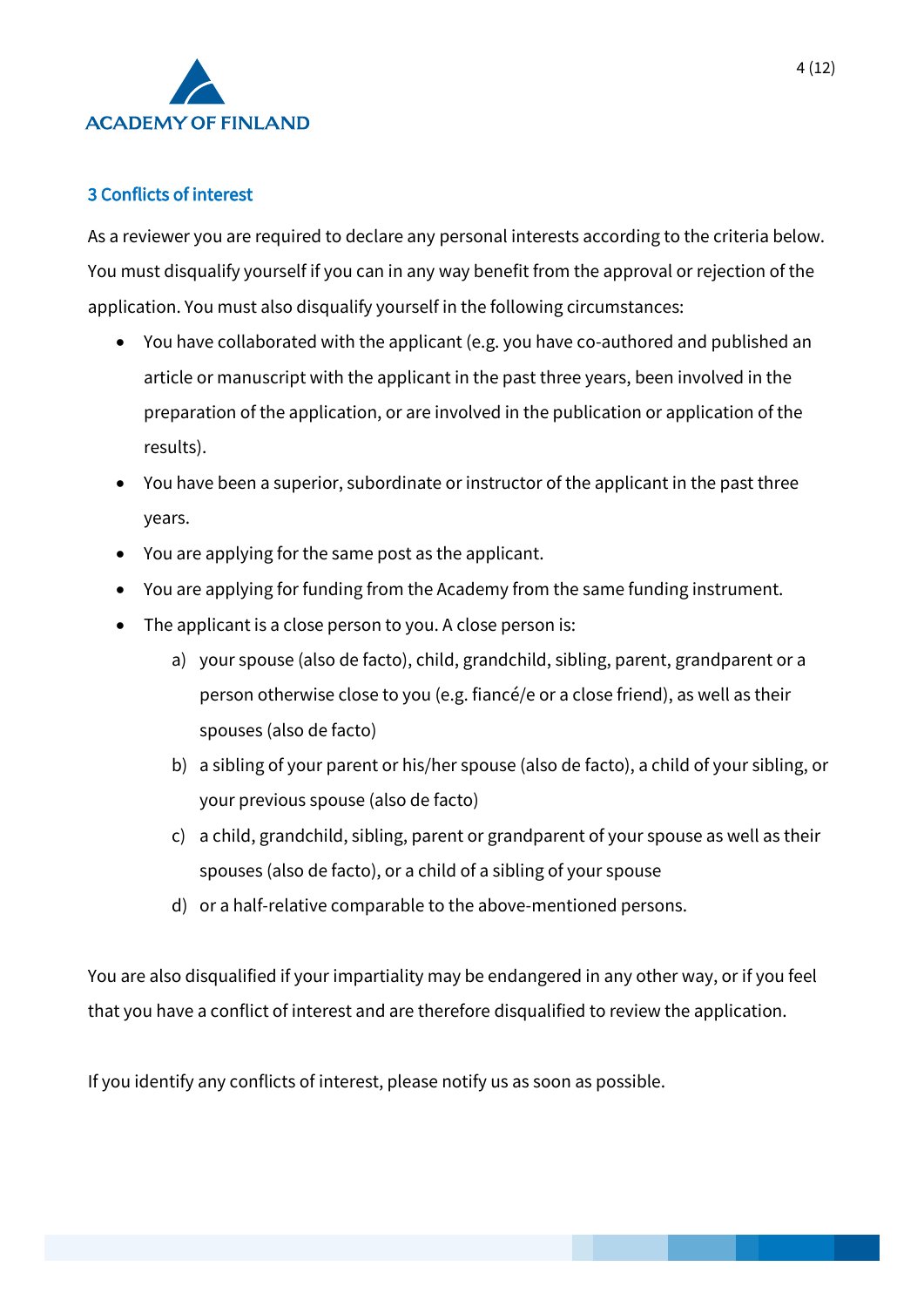

### <span id="page-4-0"></span>4 Reviewer's declaration

Please acknowledge that by accepting the task of a reviewer you guarantee not to disclose the information you receive and not to use it for anybody's benefit or disadvantage as stated in section 2 above (Secrecy and ethics). Further, you affirm that you will immediately notify the Academy if you have a conflict of interest in one or more applications.

### <span id="page-4-1"></span>5 Review and ranking

#### <span id="page-4-2"></span>5.1 Review criteria and rating scale

#### The main criteria in the review are:

- project's relevance to the call (in thematic funding). For more details, see the call text on our website.
- scientific quality, novelty, and innovativeness of the research as well as its impact within the scientific community
- feasibility of research plan and quality of research environment
- competence of applicant(s) and/or research team in terms of project implementation
- collaborative networks, researcher mobility, and researcher training
- responsible science.

At all levels of the review process, please pay close attention to the potential for breakthrough research.

Written reviews: Evaluative comments are particularly valuable to the decision-making bodies. After the funding decisions have been made, the applicants can access the panel review report on their own application. The review also provides the applicant with important feedback. Reviewers should therefore:

- write evaluative rather than descriptive comments (avoid copying text directly from the application)
- write comments under each sub-item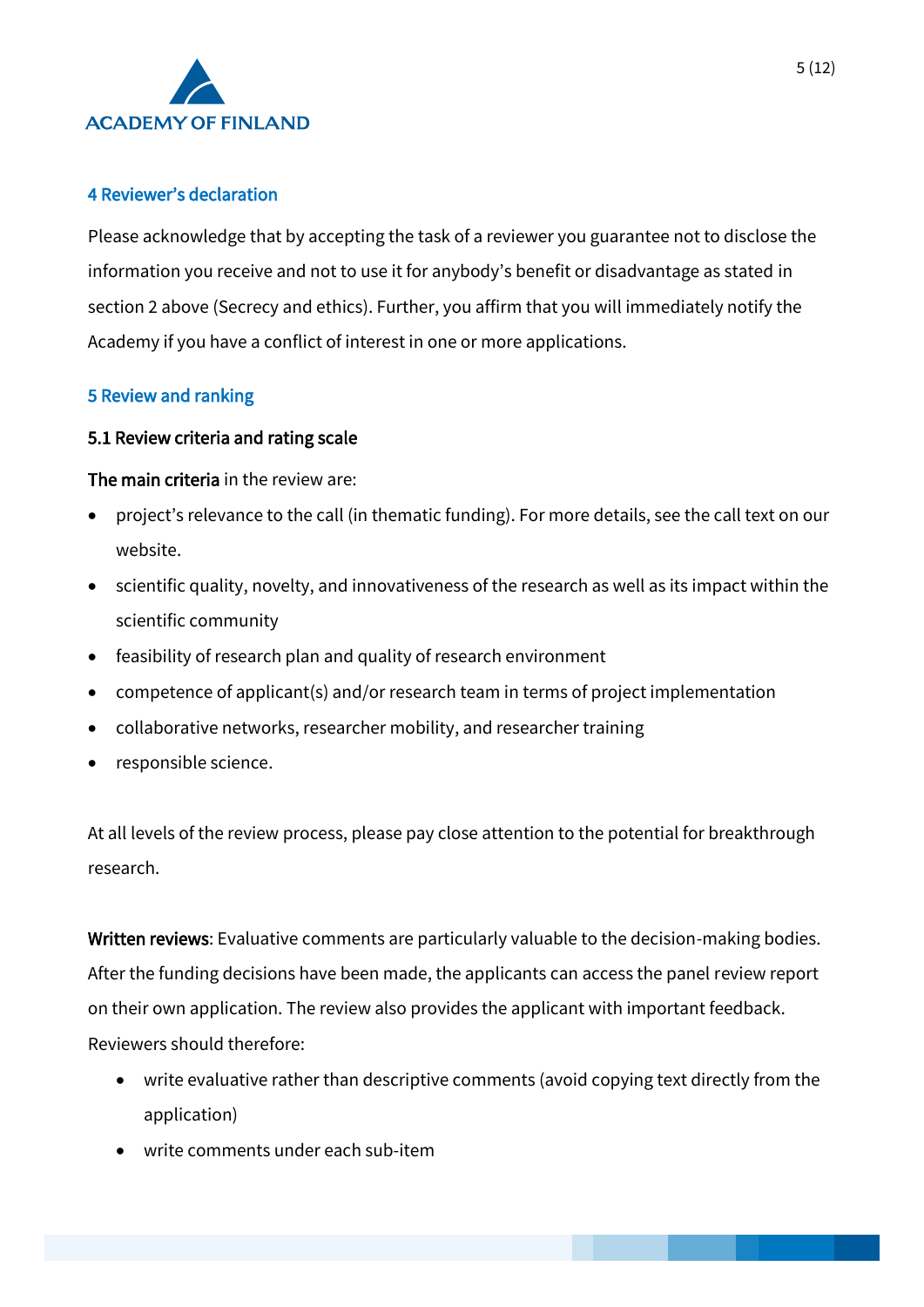

• write coherent comments in the passive voice, which can be used, if agreed, as such in the panel review report.

Numerical evaluation: The consistency between the numerical rating and the written comments is particularly important. The rating scale ranges from 6 (outstanding) to 1 (insufficient).

| Rating           | <b>Description</b>                                                            |
|------------------|-------------------------------------------------------------------------------|
| 6 (outstanding)  | Demonstrates extremely high novelty and/or innovation; has potential to       |
|                  | substantially advance science at global level; presents a high-gain plan that |
|                  | may include risks                                                             |
| 5 (excellent)    | Is very good in international comparison – contains no significant elements   |
|                  | to be improved                                                                |
| $4$ (good)       | Is in general sound but contains some elements that should be improved        |
| $3$ (fair)       | Is in general sound but contains important elements that should be            |
|                  | improved                                                                      |
| 2 (poor)         | Contains flaws; is in need of substantial modification or improvement         |
| 1 (insufficient) | Contains severe flaws that are intrinsic to the proposed project or the       |
|                  | application                                                                   |

#### <span id="page-5-0"></span>5.2 Responsible researcher assessment

When reviewing the competence of the applicant, please pay attention to that the Academy of Finland is a signatory of **DORA** (link takes you to DORA's website), the San Francisco Declaration on Research Assessment, which makes recommendations for improving research assessment practices. The Academy is also committed to following Finland's national recommendation on [Good practice in researcher evaluation.](https://avointiede.fi/sites/default/files/2020-03/responsible-evalution.pdf) The Academy adheres to the recommendations in its peer-review processes. Applicants are not allowed to include any journal-based metrics in their application nor any other citation metrics.

In particular, you are asked to consider the content and quality of publications, rather than their number or venue of publication, or the impact of the journals in which they were published. We advise you not to use journal-based metrics (e.g. Journal Impact Factors) as a surrogate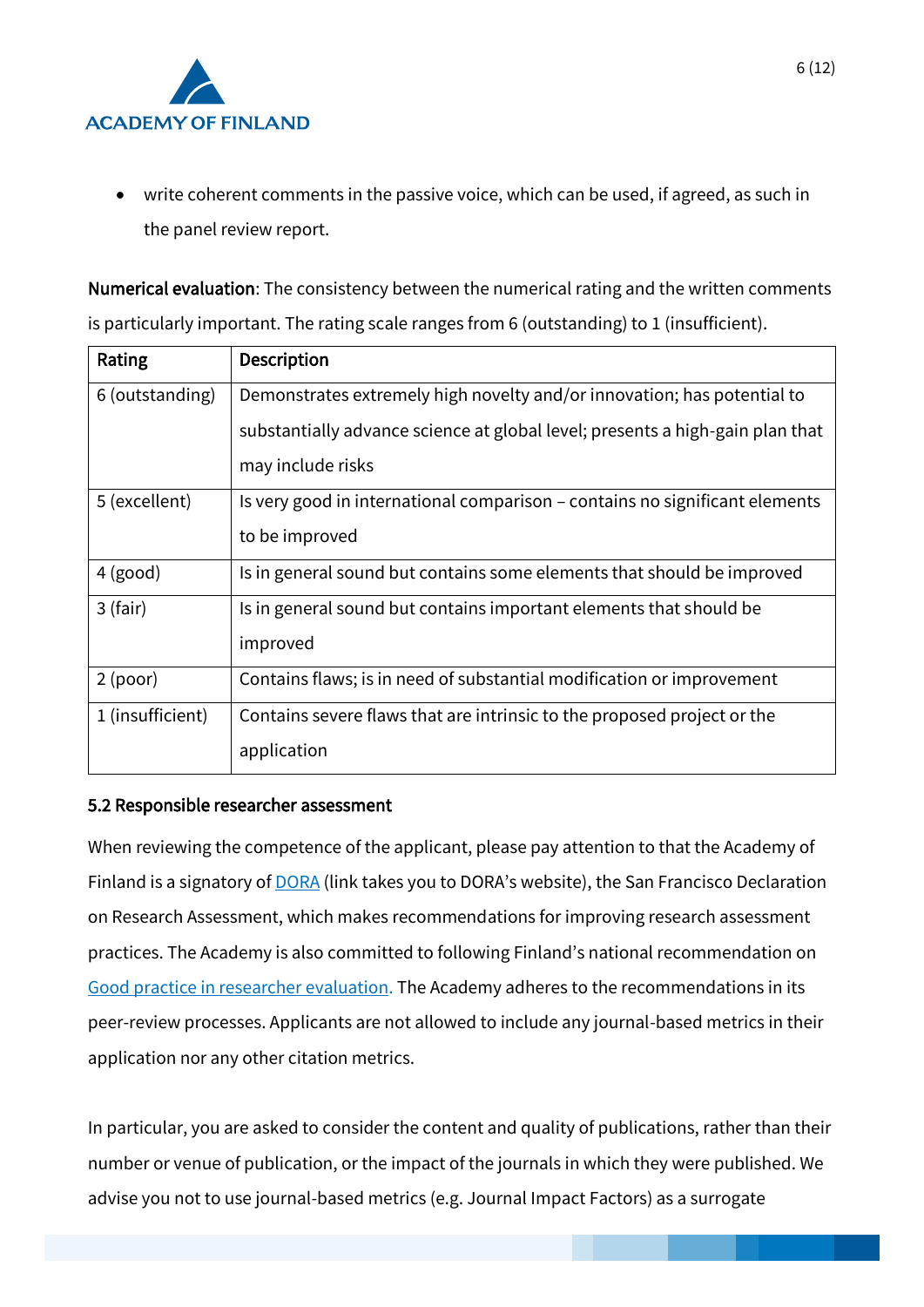

measure of the quality of individual research articles to assess an individual scientist's contributions. Please note also that other citation metrics used in isolation do not describe the impact, importance or quality of the publication(s) and can potentially be misleading when applied to the peer review. Citation metrics are dependent on the citation practices of different research fields and are therefore not a reliable comparative measure in multidisciplinary panel review.

When assessing researchers' track records and their suitability in delivering the proposed research, you are asked to consider the value and impact of all research outputs. In addition to a complete publication list, applicants are asked to list the ten most relevant publications and ten other key outputs, and to provide appropriate rationalisations. The types of outputs vary between disciplines.

You are also asked to be sensitive to legitimate delays in publication, and personal factors or other types of leave, part-time work and disabilities, which may have affected the applicant's record of outputs. Read more about [responsible researcher evaluation](https://www.aka.fi/en/research-funding/responsible-science/responsible-researcher-evaluation/) on the Academy's website.

#### <span id="page-6-0"></span>5.3 Before the review panel meeting

Before the meeting takes place, each application is assigned to at least two panel members who then prepare draft reviews and give preliminary ratings to the applications. A third panel member (read only/reader) is assigned to read the application to be able to form a general view of it. All draft review reports will be made available to all panel members at least one week before the meeting, and therefore the given deadline for the drafts is essential. In some cases, an external draft review may be requested from an expert outside the panel to provide additional knowledge pertaining to a particular field.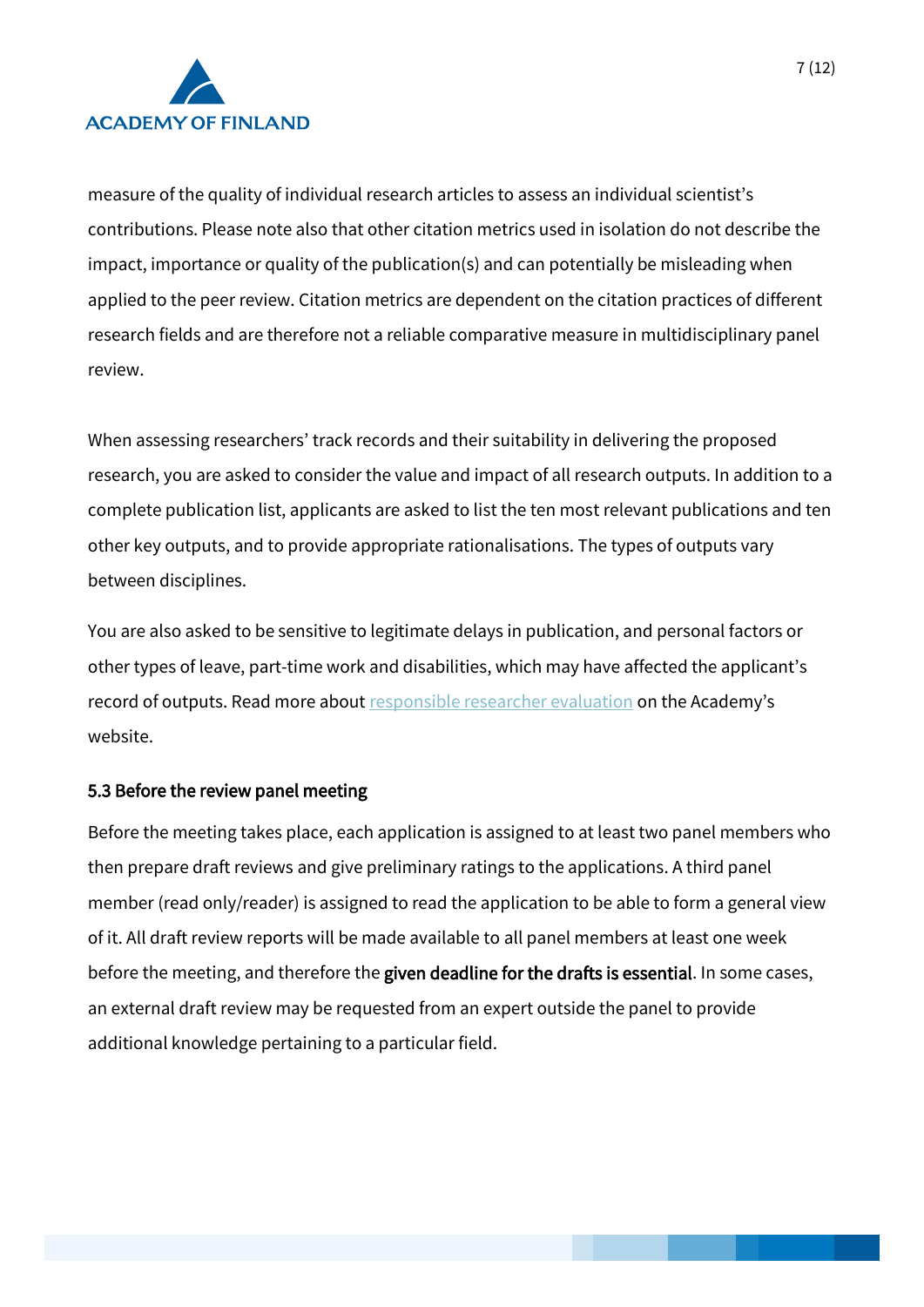

### <span id="page-7-0"></span>5.4 Review panel meeting (online)

The panel members have access to all applications assigned to the panel, barring conflicts of interest (see section 3). At the meeting, the panel will discuss all the applications, placing particular emphasis on the strongest ones.

Two threshold values will be used in the review. The threshold rating for the items 'Project's relevance to the programme/call' and 'Scientific quality, novelty and innovativeness of the research' is 4 on a scale from 1 to 6. If an application fails to meet the threshold rating in either item, all other review items will not be discussed in detail and the applicant will only receive feedback on one or both of the items in which the threshold rating was not met.

The panel prepares one consensus panel review report on each application based on the discussions and/or the draft reviews and by taking into account the threshold values and decides the final rating.

After the panel has completed the review of the applications during the panel meeting, it will also be asked to rank the strongest applications. The applications are ranked based on the review criteria used and the instrument-specific objectives (see Appendix 1) – no additional criteria are used.

#### <span id="page-7-1"></span>6 How to review applications in the Academy's online services

Please use the [Academy of Finland's online services](https://www.aka.fi/en/online-services/) (link to the online services via the Academy's website) to review applications. Both draft reviews and panel review reports are completed in the online services. You can access the items of the research plan directly from the corresponding review form questions. However, we do expect you to read the full application. You can find the review instructions and offline versions of all our review forms unde[r Guides for](http://www.aka.fi/en/review_guides)  [reviewers](http://www.aka.fi/en/review_guides) on our website.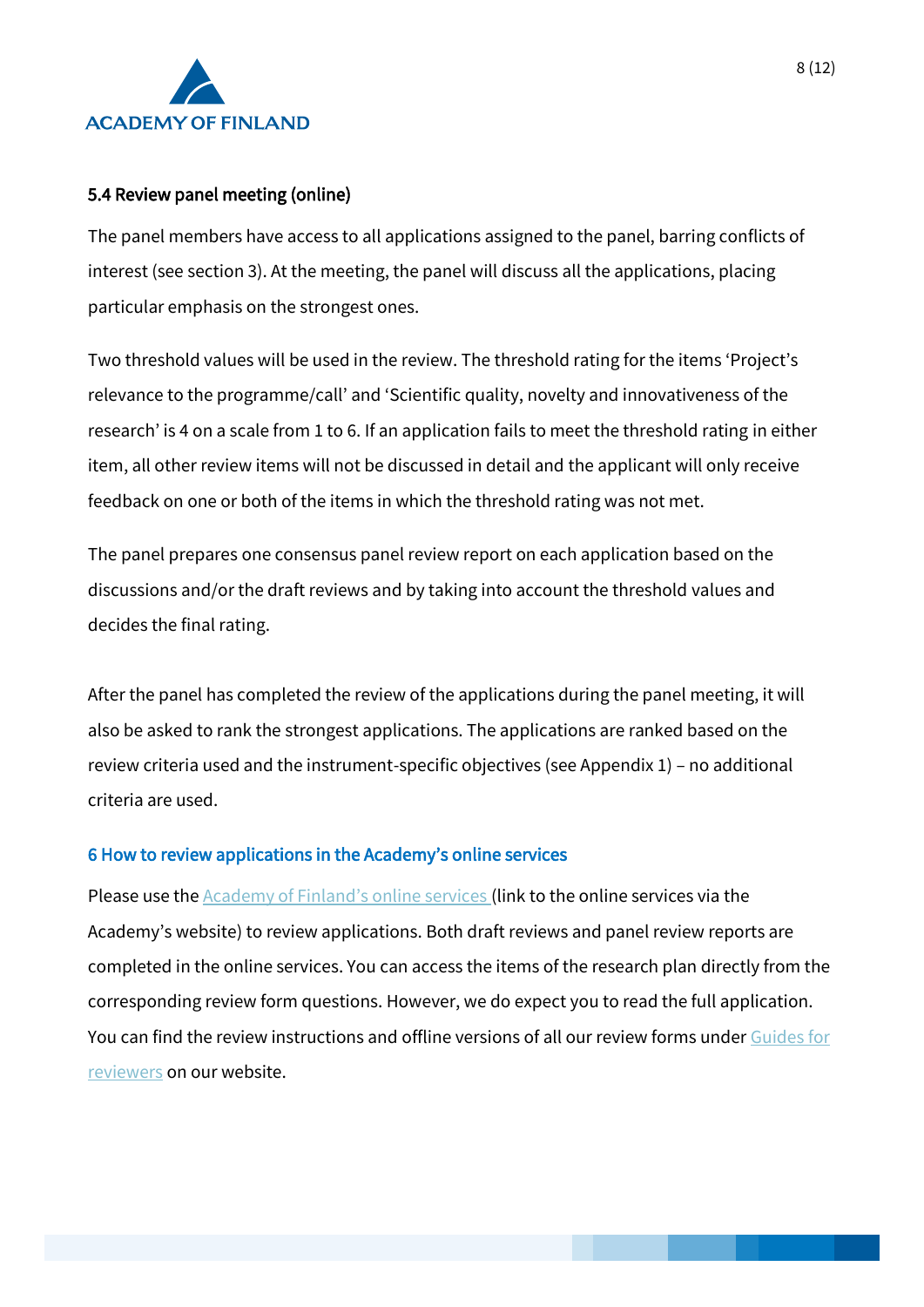

### <span id="page-8-0"></span>7 Responsible science

### <span id="page-8-1"></span>7.1 Research ethics

The Academy of Finland requires that the Finnish Advisory Board on Research Integrity guidelines [Responsible conduct of research and procedures for handling allegations of](https://www.tenk.fi/sites/tenk.fi/files/HTK_ohje_2012.pdf)  [misconduct in Finland](https://www.tenk.fi/sites/tenk.fi/files/HTK_ohje_2012.pdf) (link takes you to the Board's website) are followed in all Academyfunded research. We also require that researchers follow ALLEA's (All European Academies) [European Code of Conduct for Research Integrity](https://www.allea.org/wp-content/uploads/2017/05/ALLEA-European-Code-of-Conduct-for-Research-Integrity-2017.pdf) (link takes you to ALLEA's website) when engaging in international collaboration.

The Academy will not process a funding application if the applicant has been found guilty of research misconduct in the three years preceding the year of the call. If the Academy finds out about the misconduct during the funding period, whatever is left of the funding period will be added to the three-year limit. If the applicant appeals the decision on the misconduct, and the appeal is successful, the Academy will process the applicant's new applications following normal procedures. Read more about the *ethical questions* on the Academy's website.

### <span id="page-8-2"></span>7.2 Equality and non-discrimination

The Academy of Finland's research funding promotes equality and non-discrimination as part of responsible science. To secure responsible reviews and decision-making, the Academy is, in accordance with its **[Equality and non-discrimination plan](https://www.aka.fi/en/research-funding/responsible-science/equality-and-non-discrimination/)** committed to defining the means to support combining work and family life and the research careers of women in all funding opportunities. Therefore, career breaks due to certain leaves (maternity, paternity, parental or childcare leave, or military or nonmilitary service, other special reasons, such as long-term illness) cannot be evaluated negatively in the evaluation process.

The Academy requires that all Academy-funded research promotes gender equality and nondiscrimination. Academy reviews and decision-making emphasise the importance of promoting equality and non-discrimination either in the suggested project or in the wider society. Gender is not part of the information in the applications under review.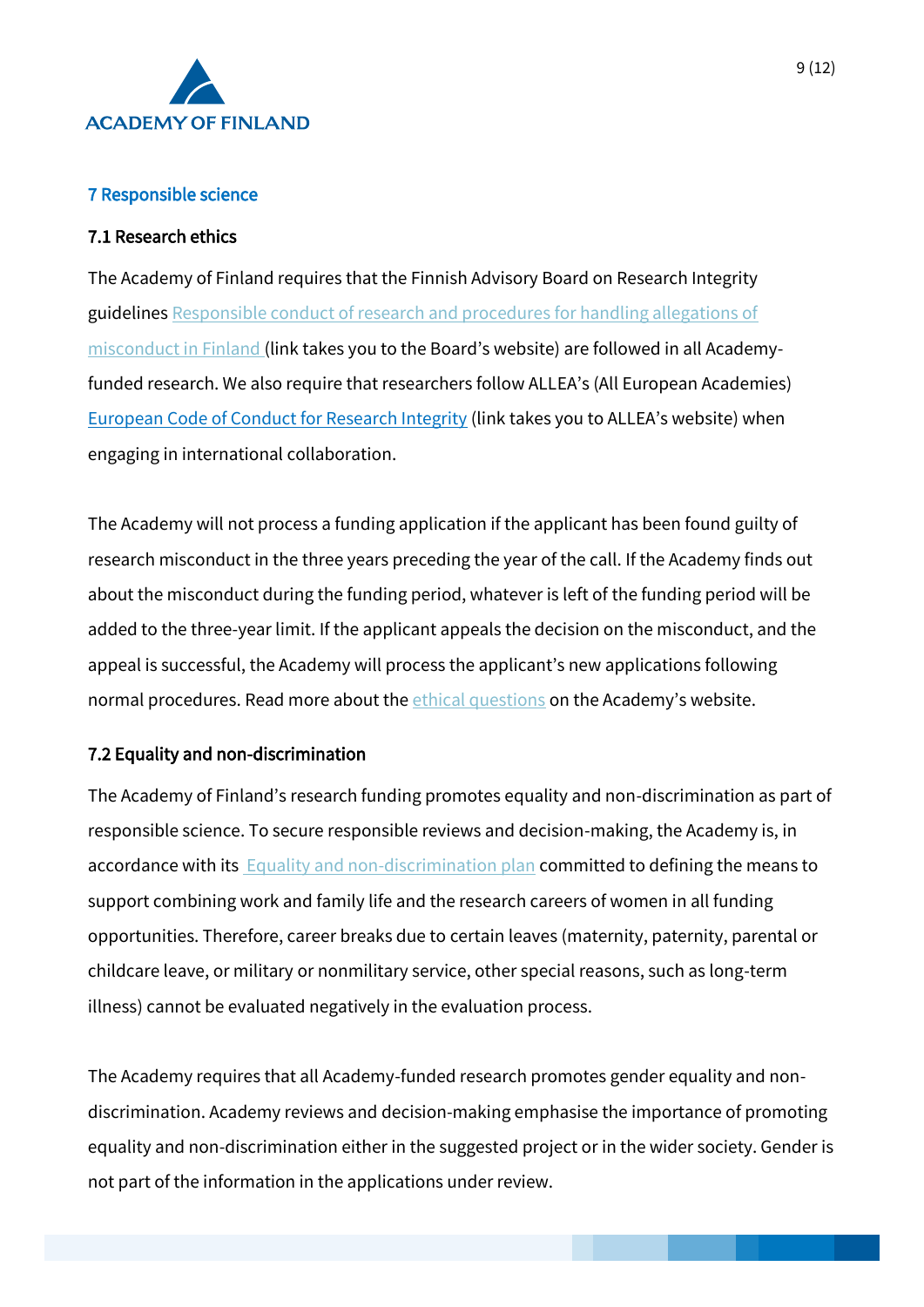

In the review of applications, the Academy asks reviewers to pay attention to the unconscious bias that affects us all. Unconscious bias refers to a positive bias towards our "ingroup" and a negative bias towards our "outgroup". For example, when you are assessing whether the research is groundbreaking and whether the applicant is competent enough to carry out the proposed project, pay special attention to the possible unconscious biases that you might have and that could have an impact on your evaluation. The very act of realising hidden biases makes them less powerful.

In review (especially in panels), it is easier to detect unconscious biases in others than in yourself. We ask you to be prepared to call out bias when you see it.

#### <span id="page-9-0"></span>7.3 Open science

The Academy of Finland is committed to promoting the principles and practices of open science to improve the quality, responsibility and social impact of science. The goal is to make all outputs produced and used in research (research publications, data, methods and metadata) widely available for reuse. The principles of open science must be pursued with due attention to good scientific practice and law. The degrees of data openness may justifiably vary, ranging from fully open to strictly confidential. Read more about the Academy of Finland's open science [policy](https://www.aka.fi/en/research-funding/responsible-science/open-science/) on our website.

The Academy of Finland is a member of cOAlition S and uses Plan S principles and practices in its funding guidelines. In addition, the Academy applie[s the National Policy for Open Access to](https://avointiede.fi/en/policies/policies-open-science-and-research-finland/policy-open-access-scholarly-publications)  [Scholarly Publications.](https://avointiede.fi/en/policies/policies-open-science-and-research-finland/policy-open-access-scholarly-publications) When reviewing publication plans, reviewers are asked to take note of the Academy's open access policy and value the applicants' efforts to publish in OA journals or use other alternatives that secure the immediate open access of articles. All peer-reviewed articles written in Academy-funded projects should be published with immediate open access.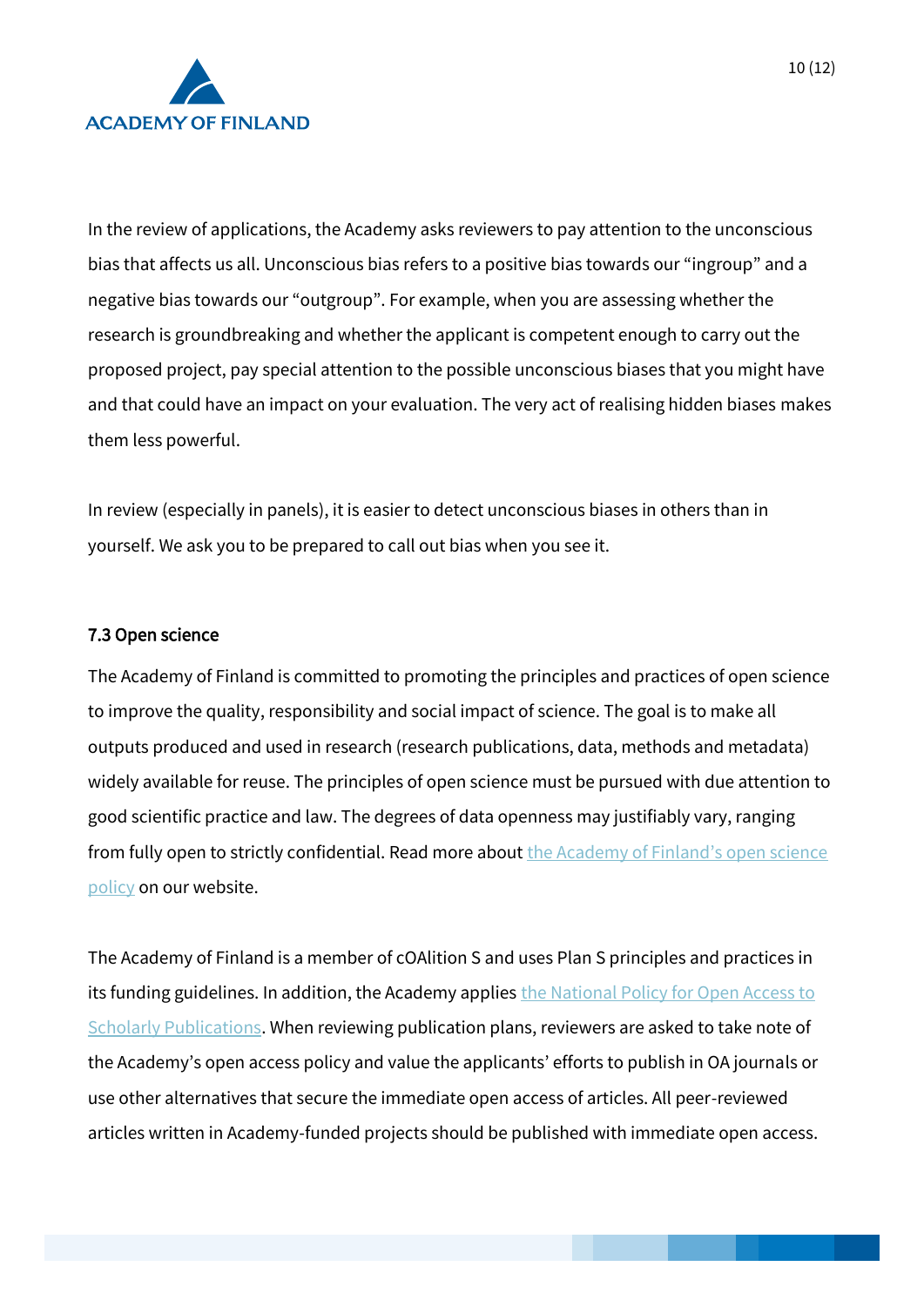

Researchers may use OA journals, platforms, repositories or journals that commit to full OA by 2024.

When reviewing applicants' preliminary presentations on data management and open access to research data, reviewers are asked to take note of the Academy's research data policy and value the applicants' effort to open the research data collected during the research. Reviewers are also asked to support well justified arguments, if the applicant states that no research data is collected or gives understandable reasons for not opening the research data. The funded projects submit a full research data management plan after the positive funding decision has been made.